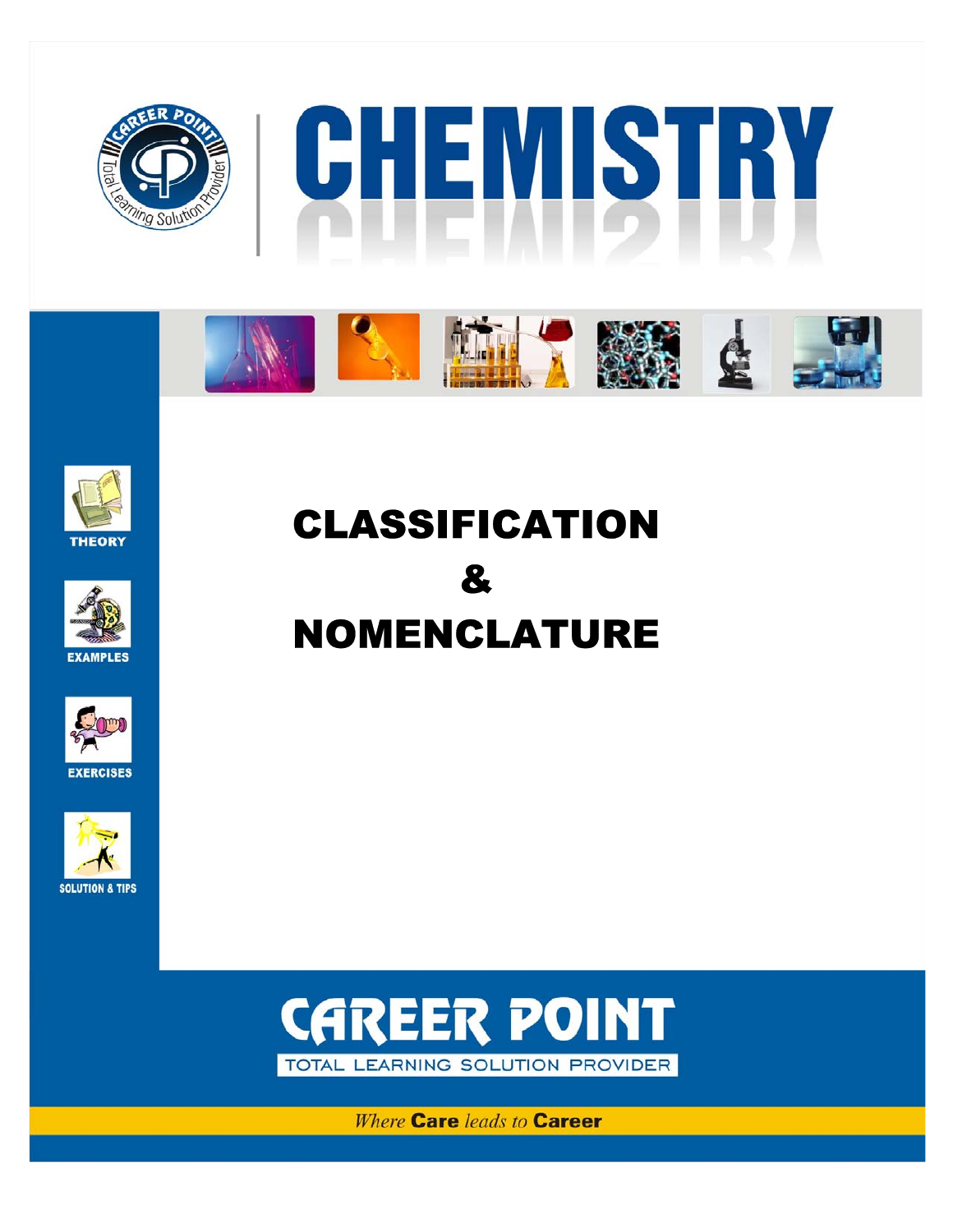**PRE-MEDICAL** CAREER POINT .

## **CLASSIFICATION & NOMENCLATURE**

#### **1. KEKULE'S PRINCIPLE**

- $\bullet$  Carbon has four valencies.
- $\blacktriangleright$  Carbon has a property of catenation. It can make a large chain with addition of other carbons.
- $\blacklozenge$  A carbon atom can share 2, 4 or 6 electrons with other carbons & can form single, double or triple bond.
- $\bullet$  For a carbon atom, it is not possible to make more than 3 bonds with adjacent carbon atom because a carbon atom complete its octet from overlapping which consists directional property.

## **2. THE FOUR VALENCIES OF CARBON ATOM CAN BE REPRESENTED BY FOLLOWING WAY**

| <b>Structure</b> | $\sigma$ bonds | $\pi$ bonds | Hybridisation | <b>Shape</b>                | <b>Bond Angle</b> | No. of Bond<br>angles |
|------------------|----------------|-------------|---------------|-----------------------------|-------------------|-----------------------|
|                  |                |             | $sp^{-}$      | Tetrahedral<br>(Non planar) | 109°28'           |                       |
| $-c=$            |                |             | $sp^2$        | Planar (Trigonal)           | $120^\circ$       |                       |
| $-c\equiv$       |                |             | sp            | Linear                      | $180^\circ$       |                       |
| $=$ $C=$         |                |             | sp            | Linear                      | $180^\circ$       |                       |

### **3. CLASSIFICATION OF CARBON**

 There are four types of carbon present in organic compounds. The carbon which is directly attached with one, two, three and four carbon atoms are known as primary, secondary, tertiary and quarternary carbon atom respectively.

 On the basis of carbon atom, hydrogen atoms bonded with 1º, 2º or 3º are named as primary, secondary or tertiary hydrogen atom respectively.



#### **4. CLASSIFICATION OF ORGANIC COMPOUNDS**

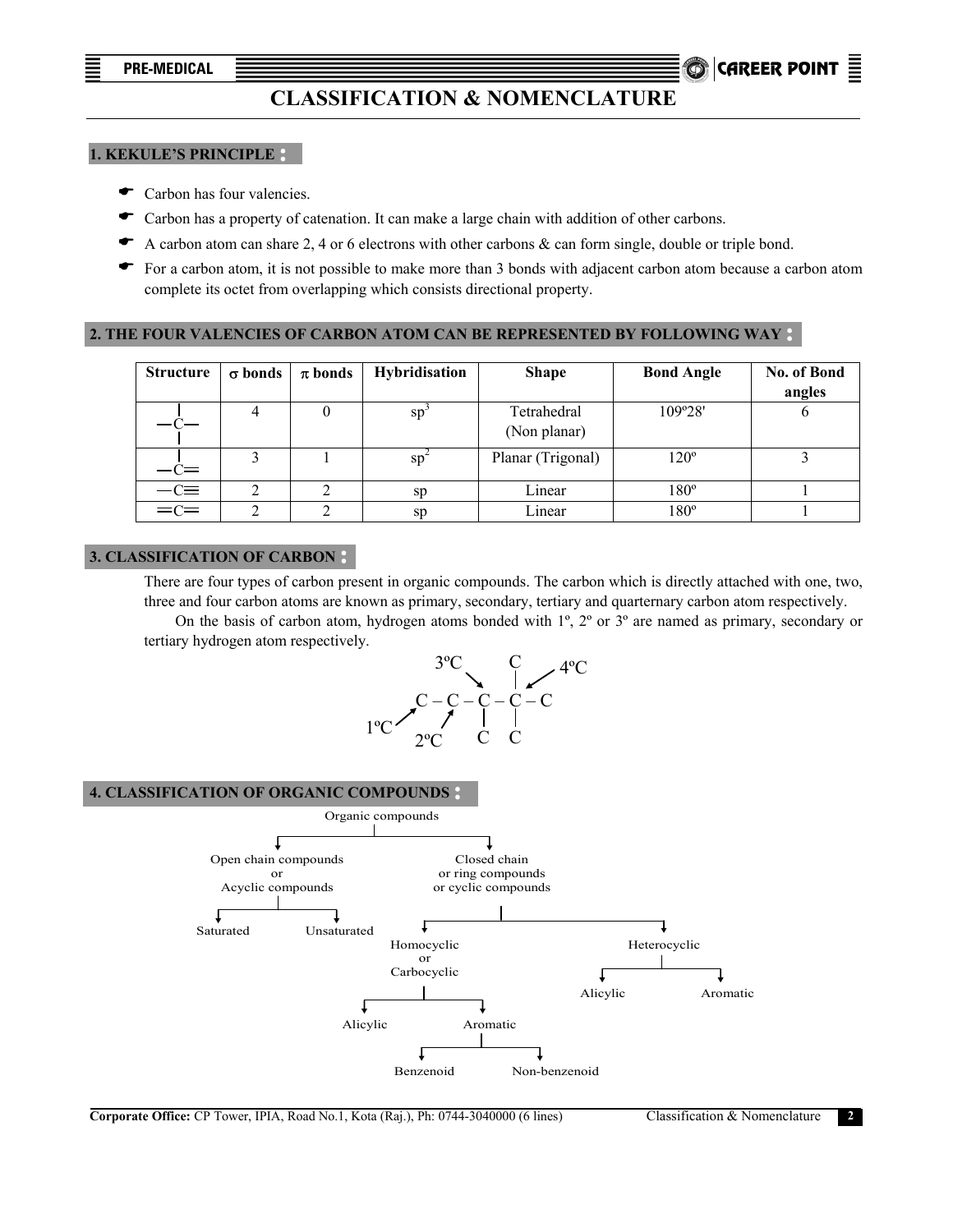## **E**  $\odot$  CAREER POINT  $\frac{1}{2}$  **PRE-MEDICAL**

## **SPECIAL POINTS :**

 $\bullet$  Saturated compounds having carbon-carbon single bonds.

e.g.  $CH_4$ ,  $CH_3$ – $CH_3$ ,  $CH_3$ – $CH_2$ – $CH_3$ 

- $\bullet$  Unsaturated compounds having atleast one carbon-carbon multiple bond (= or  $\equiv$ ) e.g. CH<sub>2</sub>=CH<sub>2</sub>, HC≡CH, HC≡C–CH<sub>3</sub>, H<sub>2</sub>C=CH–CH<sub>3</sub>, CH<sub>2</sub>=C=CH<sub>2</sub>, CH<sub>2</sub>=CH–C≡CH, HC≡C–C≡CH
- ( Homocyclic compounds having similar types of atoms in the complete cycle. Whereas heterocyclic compounds having atleast one different atom (O, S, N) in the cycle.
- $\bullet$  Alicyclic = Aliphatic + homo/hetero cyclic

$$
\Downarrow
$$
\n(Alipher = Fats)



Aromatic compounds having sweet smell (aroma), cyclic resonance and follow Huckle's rule ( $4n + 2 = \pi$  electrons)  **e.g.** Benzenoid compounds :



## **5. HOMOLOGOUS SERIES**

The organic compounds which are structurally similar having same functional groups, combinedly gives a series known as homologous series and the members as homologues. The homologous series is characterised by :

- (i) The two adjacent members are differ by  $a CH_2$  group or 14 atomic mass unit.
- (ii) All the members of a series have same general formula, general methods of preparation and similar chemical properties due to same functional group.
- (iii) The homologues shows difference in physical properties due to change in molecular mass and structural arrangement of molecule.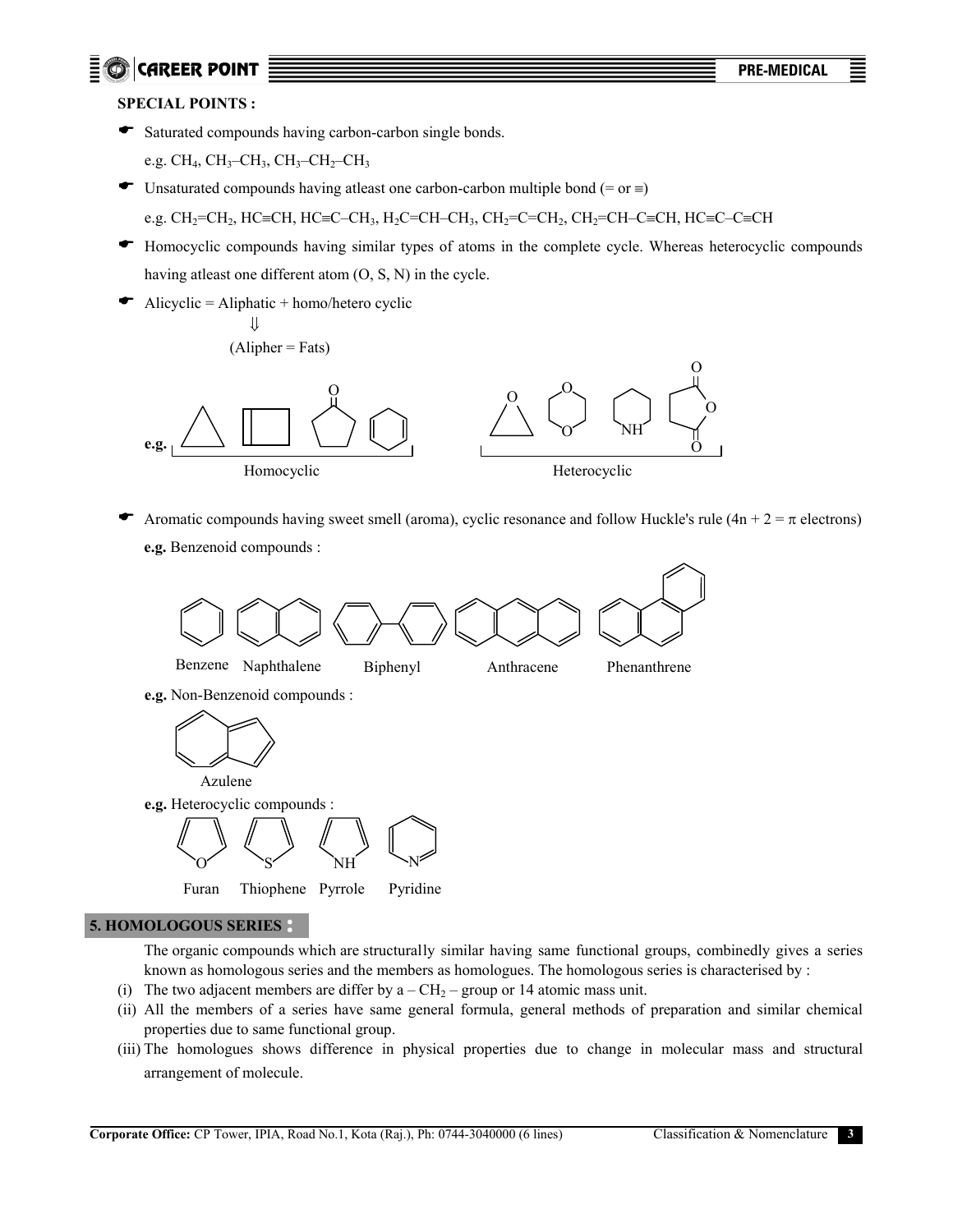## **SOME STANDARD HOMOLOGOUS SERIES ARE :**

| S.No. | <b>Name of Series</b> | <b>General Formula</b> | I-homologue      | <b>II-homologue</b>                      |
|-------|-----------------------|------------------------|------------------|------------------------------------------|
| 1.    | Alkane                | $C_nH_{2n+2}$          | CH <sub>4</sub>  | $CH_3$ -CH <sub>3</sub>                  |
| 2.    | Alkene                | $C_nH_{2n}$            | $CH2=CH2$        | $CH2=CH-CH3$                             |
| 3.    | Alkyne                | $C_nH_{2n-2}$          | $HC=CH$          | $HC = C - CH_3$                          |
| 4.    | Halo alkane           | $C_nH_{2n+1}X$         | $CH_3-X$         | $CH3-CH2-X$                              |
| 5.    | Alcohol               | $C_nH_{2n+2}O$         | $CH3-OH$         | $CH3-CH2-OH$                             |
| 6.    | Ether                 | $C_nH_{2n+2}O$         | $CH3-O-CH3$      | $CH3-O-CH2-CH3$                          |
| 7.    | Aldehyde              | $C_nH_{2n}O$           | $H-CHO$          | $CH3-CHO$                                |
| 8.    | Ketone                | $C_nH_{2n}O$           | $CH3-C-CH3$<br>O | $CH_3-C-CH_2-CH_3$<br>O                  |
| 9.    | Carboxylic acid       | $C_nH_{2n}O_2$         | H-COOH           | $CH3-COOH$                               |
| 10.   | Ester                 | $C_nH_{2n}O_2$         | $H-C-O-CH3$      | $H-C-O-CH_2CH_3$<br>$\Omega$             |
|       |                       |                        |                  | or $CH_3-C-O-CH_3$                       |
| 11.   | Amide                 | $C_nH_{2n+1}NO$        | $H$ –CON $H_2$   | $CH_3$ -CON $H_2$                        |
| 12.   | Nitro alkane          | $C_nH_{2n+1}NO_2$      | $CH_3-N$         | $CH_3-CH_2-N\right\}$                    |
| 13.   | Amine                 | $C_nH_{2n+3}N$         | $CH_3-NH_2$      | $CH_3$ -CH <sub>2</sub> -NH <sub>2</sub> |

## **6. NOMENCLATURE OF ORGANIC COMPOUNDS**

Mainly three system are adopted for naming of an organic compound :

## **(a) Common Name or Trivial Name System**

- **(b) Derived Name System**
- **(c) IUPAC Name or Jeneva Name System**

## **6.1 SOME COMMON NAMES BASED ON SOURCE :**

| <b>S.No.</b> | Compound                           | <b>Common Name</b>     | <b>Source</b>                    |
|--------------|------------------------------------|------------------------|----------------------------------|
|              | CH <sub>4</sub>                    | Marsh gas (Fire damp)  | Marshy places                    |
| 2.           | CH <sub>3</sub> OH                 | Wood spirit (Carbinol) | Destructive distillation of wood |
| 3.           | CH <sub>3</sub> CH <sub>2</sub> OH | Grain alcohol          | Grain                            |
| 4.           | $NH_2$ -C-NH <sub>2</sub>          | Urea (Carbamide)       | Urine                            |
|              | <b>HCOOH</b>                       | Formic acid            | Formica (Red ants)               |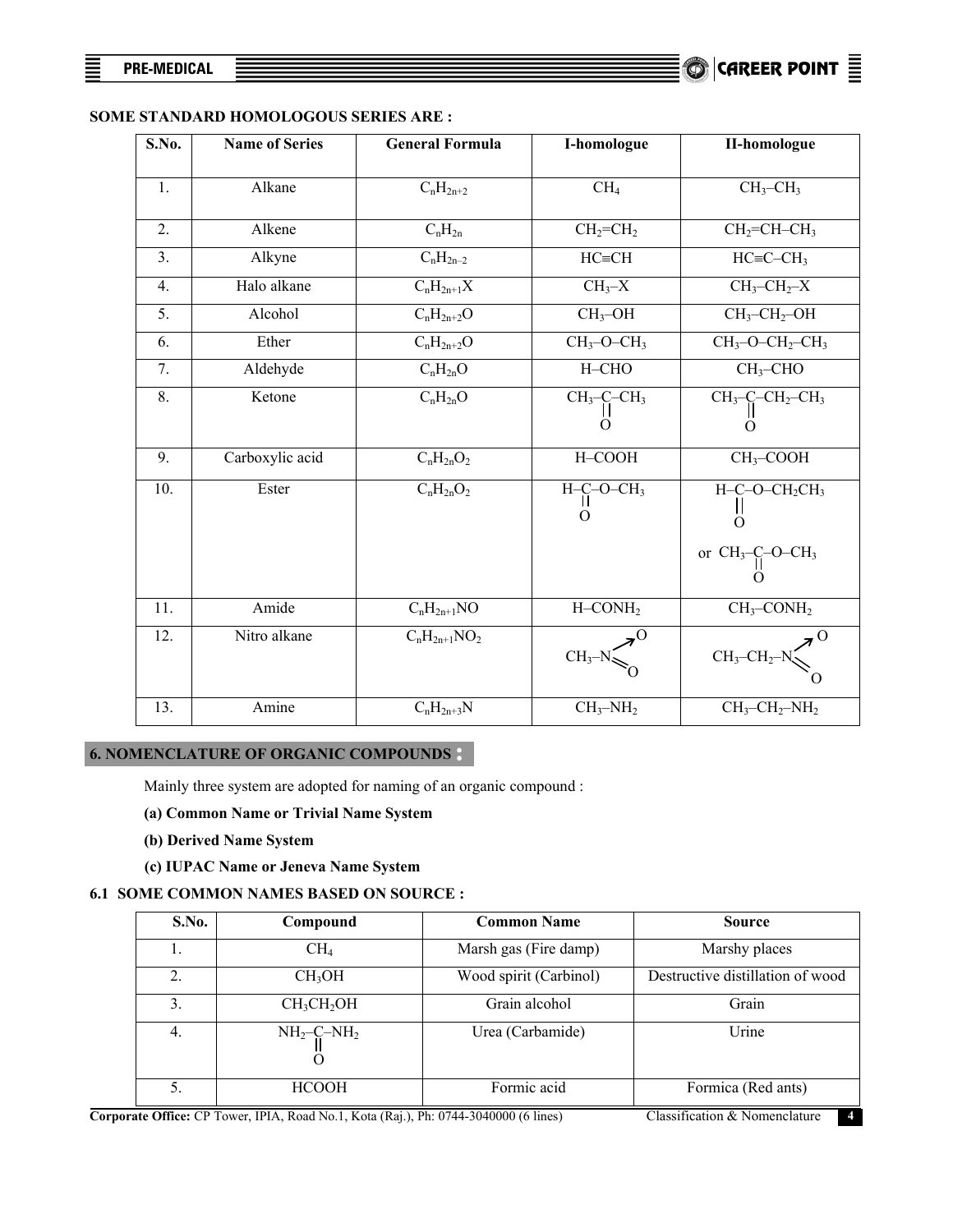

| <b>CAREER POINT</b> |                                                      | <b>PRE-MEDICAL</b> |                  |  |
|---------------------|------------------------------------------------------|--------------------|------------------|--|
| S.No.               | Compound                                             | <b>Common Name</b> | <b>Source</b>    |  |
| 6.                  | CH <sub>3</sub> COOH                                 | Acetic acid        | Acetum (Vinegar) |  |
| 7.                  | HOOC-COOH                                            | Oxalic acid        | Oxalis plant     |  |
| 8.                  | $CH3-CH-COOH$<br><b>OH</b>                           | Lactic acid        | Lactum (Milk)    |  |
| 9.                  | CH <sub>3</sub> CH <sub>2</sub> CH <sub>2</sub> COOH | Butyric acid       | <b>Butter</b>    |  |
| 10.                 | HO-CH-COOH<br>HO-CH-COOH                             | Tartaric acid      | Tamarind         |  |
| 11.                 | HO-CH-COOH<br>CH <sub>2</sub> -COOH                  | Malic acid         | Malum (Apple)    |  |
| 12.                 | $CH2-COOH$<br>HO-C-COOH<br>$CH2-COOH$                | Citric acid        | Citron (Lemon)   |  |

## **6.2 SOME STANDARD COMMON NAMES (TO BE REMEMBER) :**

| S.No.            | <b>Common Name</b>         | <b>Structure Formula</b>                                                                                        |
|------------------|----------------------------|-----------------------------------------------------------------------------------------------------------------|
| $\overline{1}$ . | Isoheptane or Triptane     | CH <sub>3</sub><br>CH <sub>3</sub> -CH-C-CH <sub>3</sub><br>CH <sub>3</sub> CH <sub>3</sub>                     |
| $\overline{2}$ . | Isooctane                  | CH <sub>3</sub><br>CH <sub>3</sub> -CH-CH <sub>2</sub> -C-CH <sub>3</sub><br>CH <sub>3</sub><br>CH <sub>3</sub> |
| 3.               | Ethylene                   | $H_2C = CH_2$                                                                                                   |
| 4.               | Acetylene                  | $HC \equiv CH$                                                                                                  |
| 5.               | Allylene                   | $HC = C - CH3$                                                                                                  |
| 6.               | Crotonylene                | $CH3-C\equiv C-CH3$                                                                                             |
| 7.               | Allene                     | $CH2=C=CH2$                                                                                                     |
| $\overline{8}$ . | Ketene                     | $CH2=C=O$                                                                                                       |
| 9.               | Acetone or Dimethyl Ketone | $CH_3–C–CH_3$<br>0                                                                                              |
| 10.              | Pavaldehyde                | CH <sub>3</sub><br>$CH_3$ -C-CHO<br>CH <sub>3</sub>                                                             |
| 11.              | Chloral                    | $Cl3C-CHO$                                                                                                      |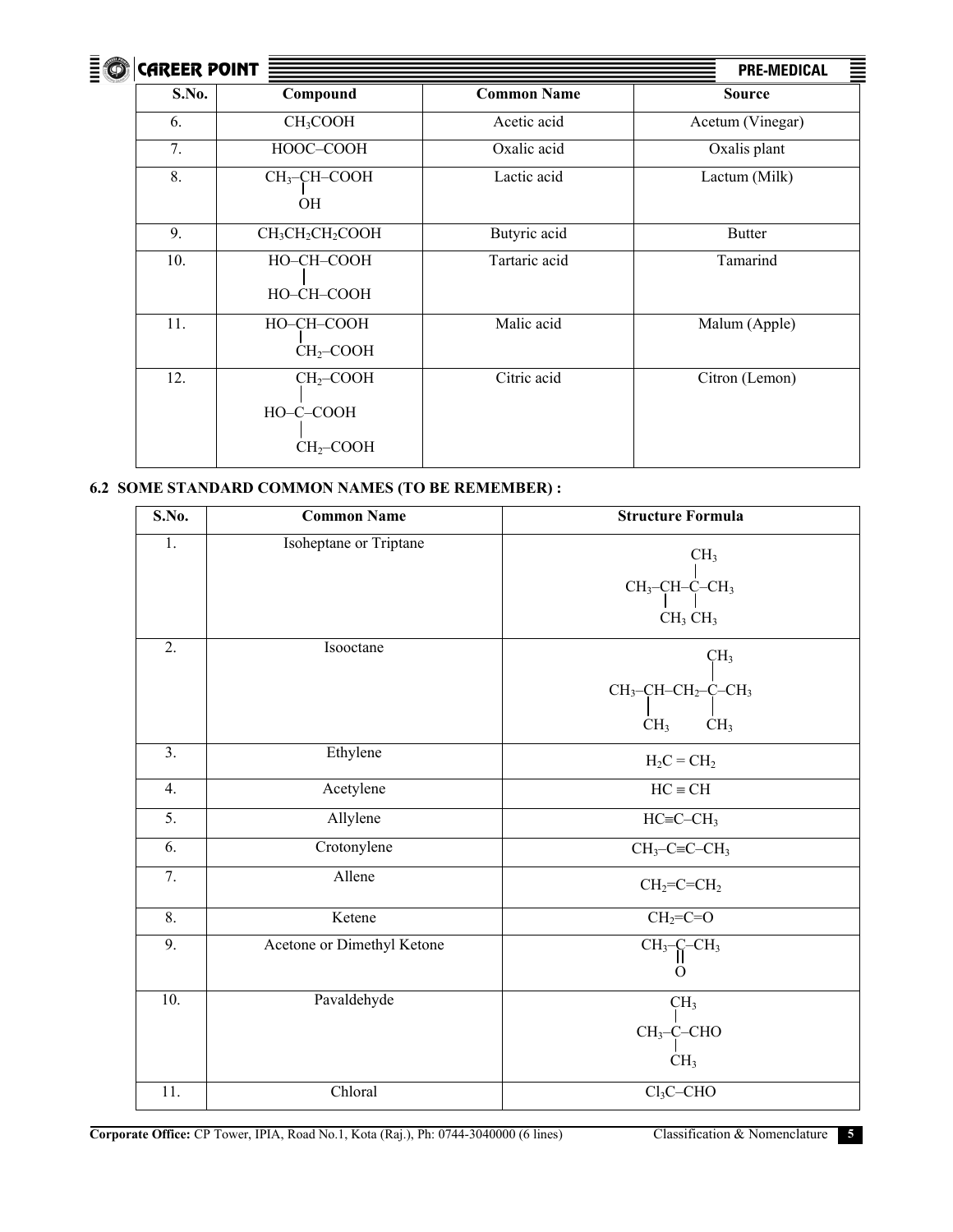| 亖 | <b>PRE-MEDICAL</b> |                                          | $\bigcirc$ Career point $\Xi$                                                 |
|---|--------------------|------------------------------------------|-------------------------------------------------------------------------------|
|   | S.No.              | <b>Common Name</b>                       | <b>Structure Formula</b>                                                      |
|   | 12.                | Acrolein or Acryl aldehyde               | $CH2=CH-CHO$                                                                  |
|   | 13.                | Acetophenone or Methyl phenyl Ketone     | CH <sub>3</sub>                                                               |
|   | 14.                | Benzophenone or Diphenyl Ketone          | O                                                                             |
|   | 15.                | Pinacol                                  | $CH3$ $CH3$<br>$CH3$ -<br>$C$ — $C$ — $CH3$<br>OH OH                          |
|   | 16.                | Pinacolone                               | CH <sub>3</sub><br>С—СН3<br>1<br>$CH_{3}$<br>CH <sub>3</sub><br>$\Omega$      |
|   | 17.                | Mesityl oxide (Dimer of acetone)         | $CH_3-C=CH-C-CH_3$<br>$CH3$ O                                                 |
|   | 18.                | Phorone (Trimer of acetone)              | $CH_3-C=CH-C-CH=C-CH_3$<br>CH <sub>3</sub><br>$\mathbf{O}$<br>CH <sub>3</sub> |
|   | 19.                | Oxalic acid                              | HOOC-COOH                                                                     |
|   | 20                 | Malonic acid                             | HOOC-CH <sub>2</sub> -COOH                                                    |
|   | 21.                | Succinic acid                            | $HOOC-(CH2)2-COOH$                                                            |
|   | 22.                | Gluteric acid                            | $HOOC-(CH2)3-COOH$                                                            |
|   | 23.                | Adipic acid                              | $HOOC-(CH2)4-COOH$                                                            |
|   | 24.                | Pimelic acid                             | $HOOC-(CH2)5-COOH$                                                            |
|   | 25.                | Maleic acid                              | $H-C-COOH$ (Cis)<br>H-C-COOH                                                  |
|   | 26.                | Fumeric acid                             | H-C-COOH<br>(Trans)<br>HOOC-C-H                                               |
|   | 27.                | Cyanic acid                              | $HO-C\equiv N$                                                                |
|   | 28.                | Isocyanic acid (Tautomer of cyanic acid) | $O=C=NH$                                                                      |
|   | 29.                | Isourea (Tautomer of urea)               | $H_2N-C=NH$<br>ÒН                                                             |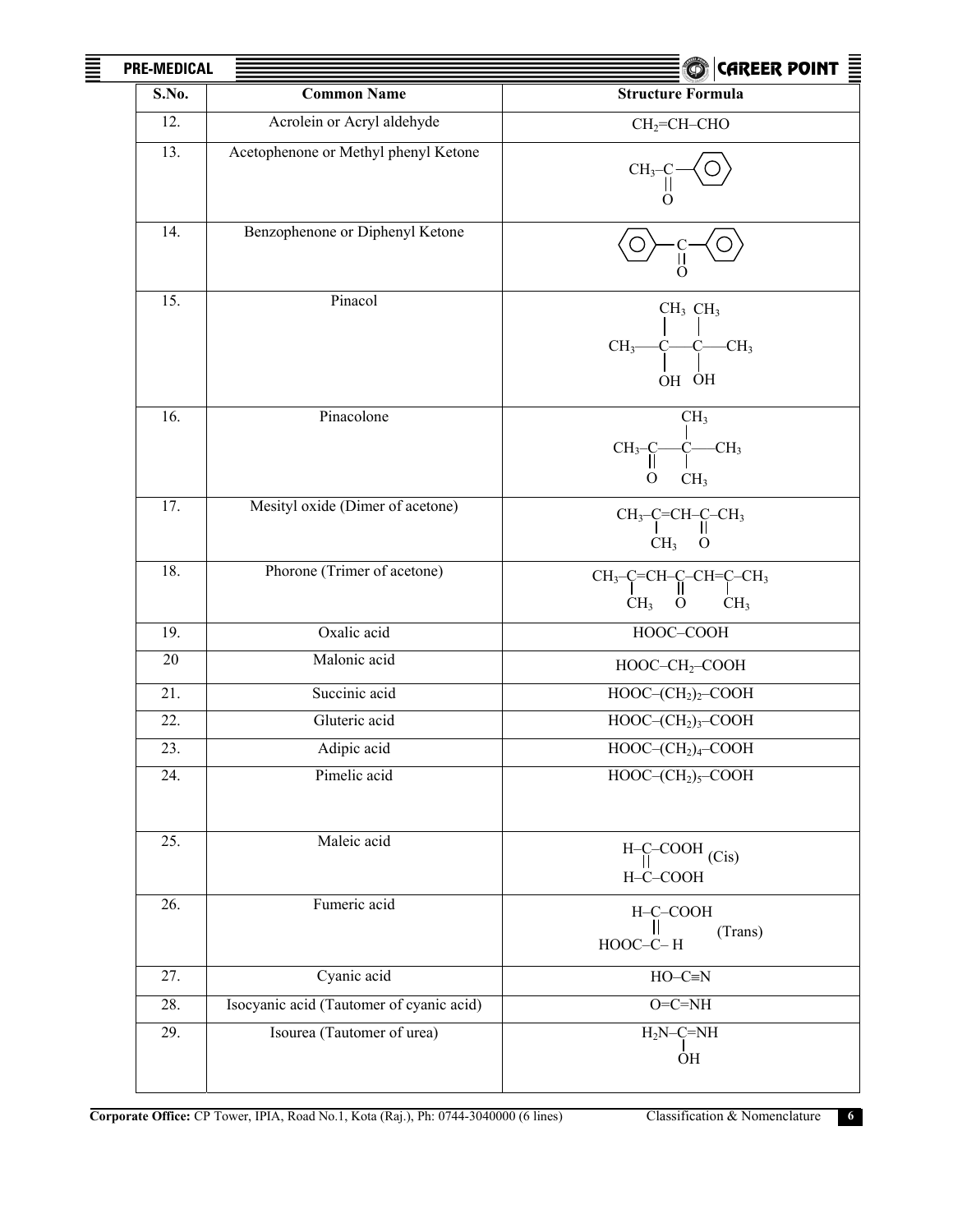| $\bar{E}$ | <b>CAREER POINT</b> |                                 | <b>PRE-MEDICAL</b><br>≣                                      |
|-----------|---------------------|---------------------------------|--------------------------------------------------------------|
|           | S.No.               | <b>Common Name</b>              | <b>Structure Formula</b>                                     |
|           | 30.                 | Chloroform (Anaesthatic agent)  | CHCl <sub>3</sub>                                            |
|           | 31.                 | Chloropicrin (Nitro Chloroform) | $Cl_3C-NO_2$                                                 |
|           | 32.                 | Chloretone                      | CCl <sub>3</sub>                                             |
|           |                     | (Chloroform + acetone)          | $CH3-C-CH3$                                                  |
|           |                     |                                 | $\rm OH$                                                     |
|           | 33.                 | Pyrene (Fire - extinguisher)    | CCl <sub>4</sub>                                             |
|           | 34.                 | Westrosol                       | $\overline{\text{Cl}}$ > C = C $\text{\textless}^{\text{H}}$ |
|           |                     | or Triclene                     |                                                              |
|           | 35.                 | Westron                         | C <sub>1</sub>                                               |
|           | 36.                 | Tetraclene                      | $\frac{C1}{C1}$ $\searrow$ CH – CH <                         |
|           |                     | or Perclene                     |                                                              |
|           |                     |                                 |                                                              |
|           | 37.                 | Isoprene                        | $CH2=C-CH=CH2$                                               |
|           |                     |                                 | CH <sub>3</sub>                                              |
|           | 38.                 | Chloroprene                     | $CH2=C-CH=CH2$                                               |
|           |                     | (Monomer of Neoprene Polymer)   | Cl                                                           |
|           | 39.                 | AAE (Aceto acetic ester)        | $CH_3-C-CH_2-C-OC_2H_5$                                      |
|           |                     | or EAA (Ethyl aceto acetate)    | O                                                            |
|           | 40.                 | Acrylic acid                    | $CH2=CH-COOH$                                                |
|           | 41.                 | Crotonic acid                   | CH <sub>3</sub> -CH=CH-COOH                                  |
|           | 42.                 | Cinnamic acid                   | CH=CH-COOH                                                   |
|           | 43.                 | Glycol                          | $CH2-OH$                                                     |
|           |                     |                                 | $CH2$ -OH                                                    |
|           | 44.                 | Glycerol                        | $CH2-OH$                                                     |
|           |                     |                                 | CH-OH                                                        |
|           |                     |                                 | $CH2-OH$                                                     |
|           | 45.                 | Phosgene                        | $Cl - C - Cl$                                                |
|           |                     | or Carbonyl chloride            | O                                                            |
|           | 46.                 | Glyceraldehyde                  | $CH2-OH$                                                     |
|           |                     |                                 | CH-OH                                                        |
|           |                     |                                 | <b>CHO</b>                                                   |
|           |                     |                                 |                                                              |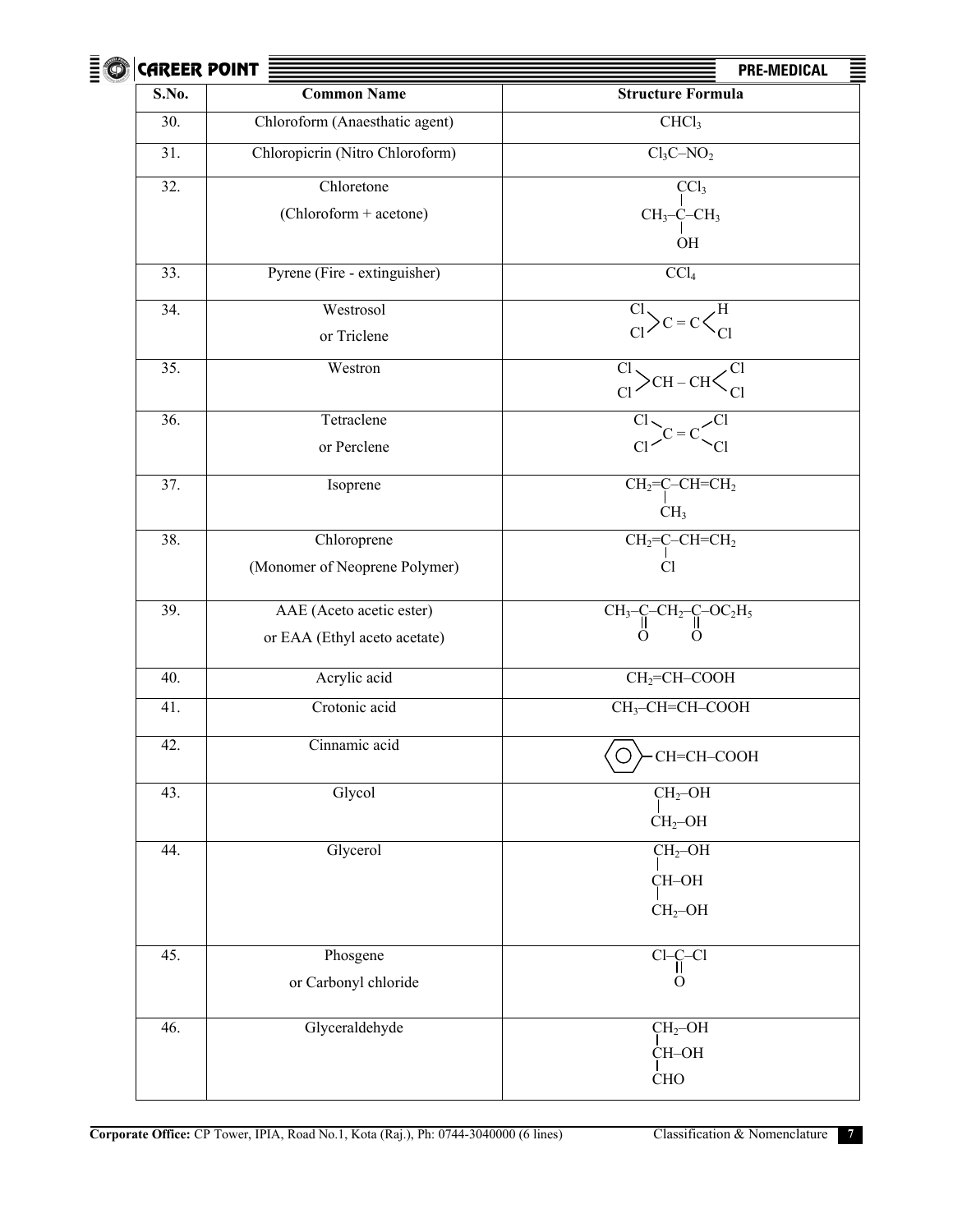| 亖<br><b>PRE-MEDICAL</b> |                                           | CAREER POINT $\boldsymbol{\bar{\equiv}}$<br>$\bigcirc$                         |
|-------------------------|-------------------------------------------|--------------------------------------------------------------------------------|
| S.No.                   | <b>Common Name</b>                        | <b>Structure Formula</b>                                                       |
| 47.                     | Glyceric acid                             | $CH2-OH$                                                                       |
|                         |                                           | CH-OH                                                                          |
|                         |                                           | <b>COOH</b>                                                                    |
| 48.                     | Glyoxal                                   | <b>CHO</b>                                                                     |
|                         |                                           | <b>CHO</b>                                                                     |
| 49.                     | Glycine                                   | $H_2N-CH_2$ -COOH                                                              |
| 50.                     | $\alpha$ -Alanine                         | $\rm H_2N\text{-}CH\text{-}COOH$                                               |
|                         |                                           | CH <sub>3</sub>                                                                |
| 51.                     | Tilden reagent                            | $Cl-N=O$                                                                       |
| 52.                     | Grignard reagent                          | $R-MgX$                                                                        |
| 53.                     | Frankland reagent                         | $R-Zn-R$                                                                       |
| 54.                     | Hinsberg reagent (used in N-compounds)    | $SO_2Cl$                                                                       |
| 55.                     | <b>Mustard Gas</b>                        | $Cl$ -CH <sub>2</sub> -CH <sub>2</sub> -S-CH <sub>2</sub> -CH <sub>2</sub> -Cl |
|                         | (Explosive used in I-world war)           |                                                                                |
| 56.                     | Lewisite (Explosive used in II-world war) | $Cl-CH=CH-AsCl2$                                                               |
| 57.                     | Semicarbazide                             | $H_2N-NH-C-NH_2$                                                               |
|                         |                                           | Ш<br>$\Omega$                                                                  |
| 58.                     | Schiff's Base or Anil                     | $R-\overline{CH=N-R}$                                                          |
| 59.                     | Methylal                                  | OCH <sub>3</sub><br>$CH_3$ -CH $\leq$                                          |
|                         |                                           | OCH <sub>3</sub>                                                               |
|                         |                                           |                                                                                |
| 60.                     | Ethylal                                   | $\angle$ OCH <sub>2</sub> CH <sub>3</sub><br>$CH_3$ -CH $\lt$                  |
|                         |                                           | $\text{OCH}_2\text{CH}_3$                                                      |
| 61.                     | Mercaptal                                 | SR                                                                             |
|                         |                                           | SR                                                                             |
| 62.                     | Mercaptol                                 | $\overline{\text{SR}}$<br>$R \cdot$                                            |
|                         |                                           | <b>SR</b><br>$R^{\circ}$                                                       |
| 63.                     | Mercaptan                                 | $R-SH$                                                                         |
| 64.                     | Mercaptide                                | $R-S-R$                                                                        |
| 65                      | Mesitylene                                | CH <sub>3</sub>                                                                |
|                         |                                           |                                                                                |
|                         |                                           | CH <sub>3</sub><br>$H_3$                                                       |
|                         |                                           |                                                                                |
| 66.                     | Toluene                                   | CH <sub>3</sub>                                                                |
|                         |                                           |                                                                                |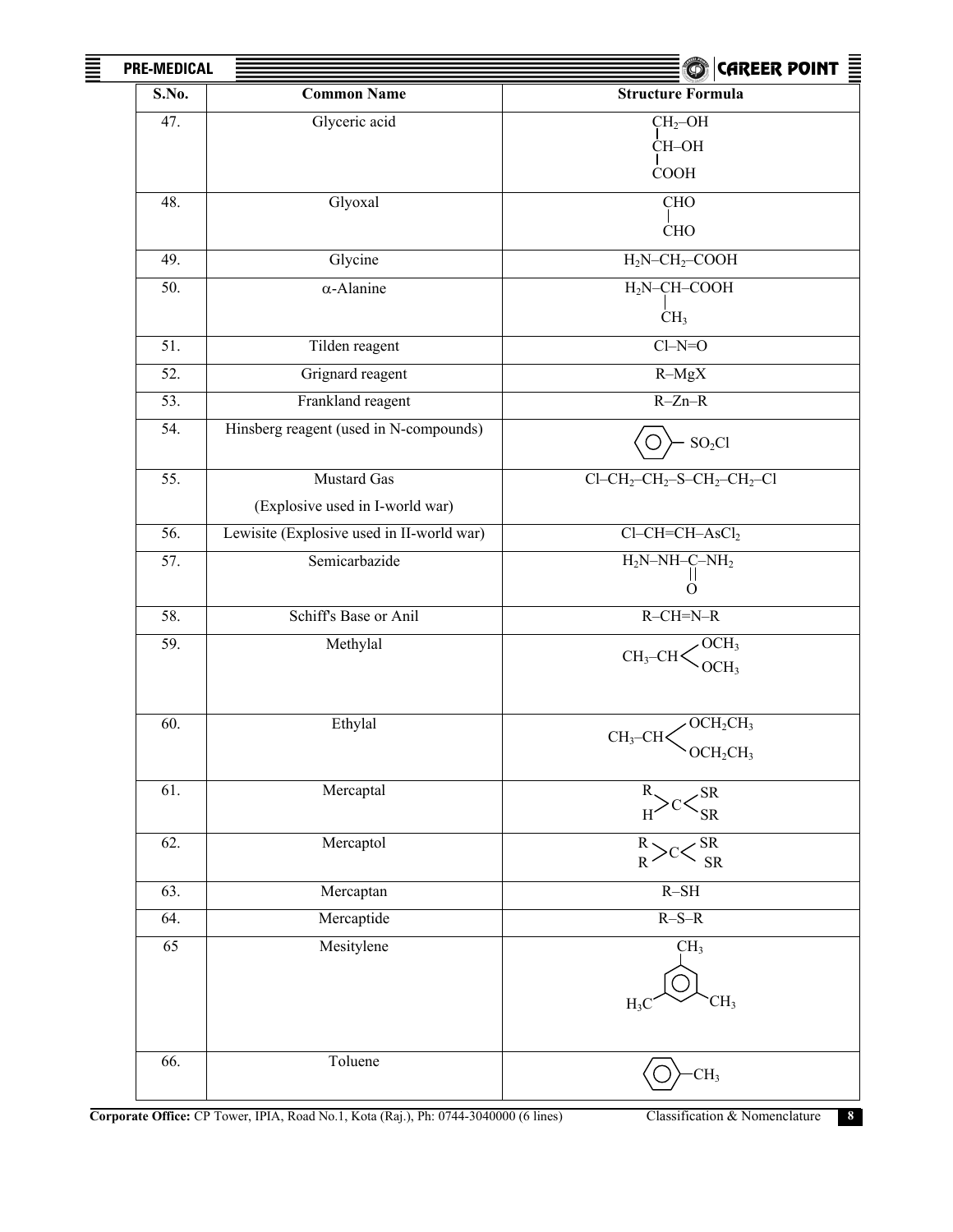| $\bar{\bar{z}}$ | <b>CAREER POINT</b> |                                         | 亖<br><b>PRE-MEDICAL</b>                        |
|-----------------|---------------------|-----------------------------------------|------------------------------------------------|
|                 | S.No.               | <b>Common Name</b>                      | <b>Structure Formula</b>                       |
|                 | 67.                 | Cummene<br>or Isopropyl benzene         | CH-CH <sub>3</sub><br>$\rm CH_{3}$             |
|                 | 68.                 | Acetanilide                             | $CH3-C-N1$<br>O                                |
|                 | 69.                 | Benzanilide                             | -NH<br>$\Omega$                                |
|                 | 70.                 | Anisole                                 | $- OCH3$                                       |
|                 | 71.                 | Phenetole                               | $-OC2H5$                                       |
|                 | 72.                 | Azo benzene                             | $N=N$                                          |
|                 | 73.                 | Hydrazo benzene                         | NH-NH                                          |
|                 | 74.                 | Phthalic acid                           | COOH<br>COOH                                   |
|                 | 75.                 | Phthalic anhydride                      | CO-<br>O<br>CO <sub>2</sub>                    |
|                 | 76.                 | Phthalimide                             | CO.<br>$>$ NH<br>CO <sub>2</sub>               |
|                 | 77.                 | Anthranilic acid                        | <b>COOH</b><br>NH <sub>2</sub>                 |
|                 | 78.                 | Sulphanilic acid<br>(Forms zwitter ion) | $SO_3H$<br>NH <sub>2</sub>                     |
|                 | 79.                 | Aspirin<br>(Analgesic)                  | $\rm COOH$<br>$O-C-CH3$<br>$\ddot{\mathrm{o}}$ |
|                 | 80                  | Salol (Antiseptic)                      | $\rm OH$<br>$C-OCH3$<br>Ö                      |
|                 | 81                  | Oil of wintergreen                      | $\rm OH$<br>$C$ -OPh<br>$\Omega$               |
|                 | 82.                 | o-Cresol                                | HO-<br>CH <sub>3</sub>                         |
|                 | 83.                 | o-Toluic acid                           | $\rm COOH$<br>CH <sub>3</sub>                  |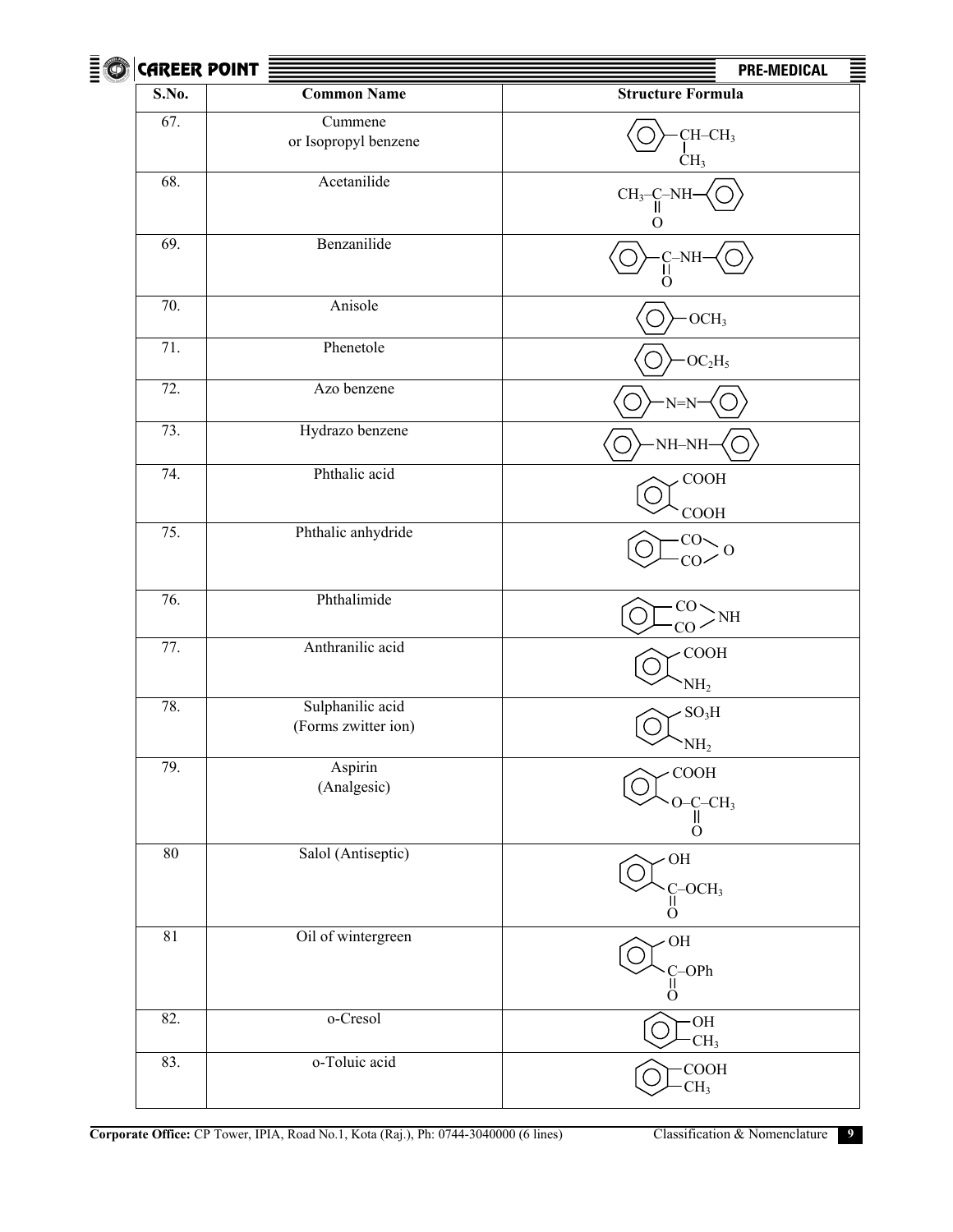| <b>PRE-MEDICAL</b> |                                                          | $ $ CAREER POINT $\equiv$<br>$\bigcirc$         |
|--------------------|----------------------------------------------------------|-------------------------------------------------|
| S.No.              | <b>Common Name</b>                                       | <b>Structure Formula</b>                        |
| 84.                | o-Toluidene                                              | $-NH_2$<br>CH <sub>3</sub>                      |
| 85.                | p-Benzoquinone                                           | O (Antiaromatic)<br>$O=$                        |
| 86.                | Gammexane<br>or Lindane<br>or BHC (Benzene hexachloride) | Cl<br>Cl<br>Cl<br>(Alicyclic)<br>Cl<br>Cl<br>Сl |
| 87.                | Salicylaldehyde                                          | OH<br><b>CHO</b>                                |
| 88.                | Salicylic acid                                           | OH<br>COOH                                      |
| 89.                | Picric acid                                              | QH<br>$-NO2$<br>$O_2N$<br>NO <sub>2</sub>       |
| $\overline{90}$ .  | Tosyl chloride                                           | $-SO2Cl$<br>CH <sub>3</sub>                     |
| 91.                | Styrene                                                  | $CH=CH2$                                        |
| 92.                | o-Xylene                                                 | CH <sub>3</sub><br>CH <sub>3</sub>              |

## **6.3 SYSTEMATIC COMMON NAMES OF HYDROCARBON :**

≣

|                                                                            |                                                                | CH <sub>3</sub>                |
|----------------------------------------------------------------------------|----------------------------------------------------------------|--------------------------------|
| $CH_3$ -CH <sub>2</sub> -CH <sub>2</sub> -CH <sub>2</sub> -CH <sub>3</sub> | $CH_3$ -CH-CH <sub>2</sub> -CH <sub>3</sub><br>CH <sub>3</sub> | $CH_3$ -C-CH <sub>3</sub>      |
|                                                                            |                                                                | CH <sub>3</sub>                |
| n-Pentane                                                                  | Isopentane                                                     | Neopentane                     |
| $CH_3$ -CH <sub>2</sub> -CH <sub>2</sub> -CH <sub>3</sub>                  | $CH_3$ -CH-CH <sub>3</sub><br>CH <sub>3</sub>                  |                                |
|                                                                            |                                                                |                                |
| n-Butane                                                                   | Isobutane                                                      |                                |
| $CH2=CH-CH2-CH3$                                                           | $CH3-CH=CH-CH3$                                                | $CH2=C-CH2$<br>CH <sub>3</sub> |
| $\alpha$ -Butylene<br><b>SPECIAL POINTS :</b>                              | $\beta$ -Butylene                                              | Isobutylene                    |

( prefix **"n"** is used for unbranched carbon chain.

- ( prefix **"iso"** is used when one methyl group is attached on 2nd carbon from either terminal
- **F** prefix **"neo"** is used when two methyl groups are attached on 2<sup>nd</sup> carbon from either terminal.
- ( Prefix **"**α**/**β**"** is used to locate the position of double bond.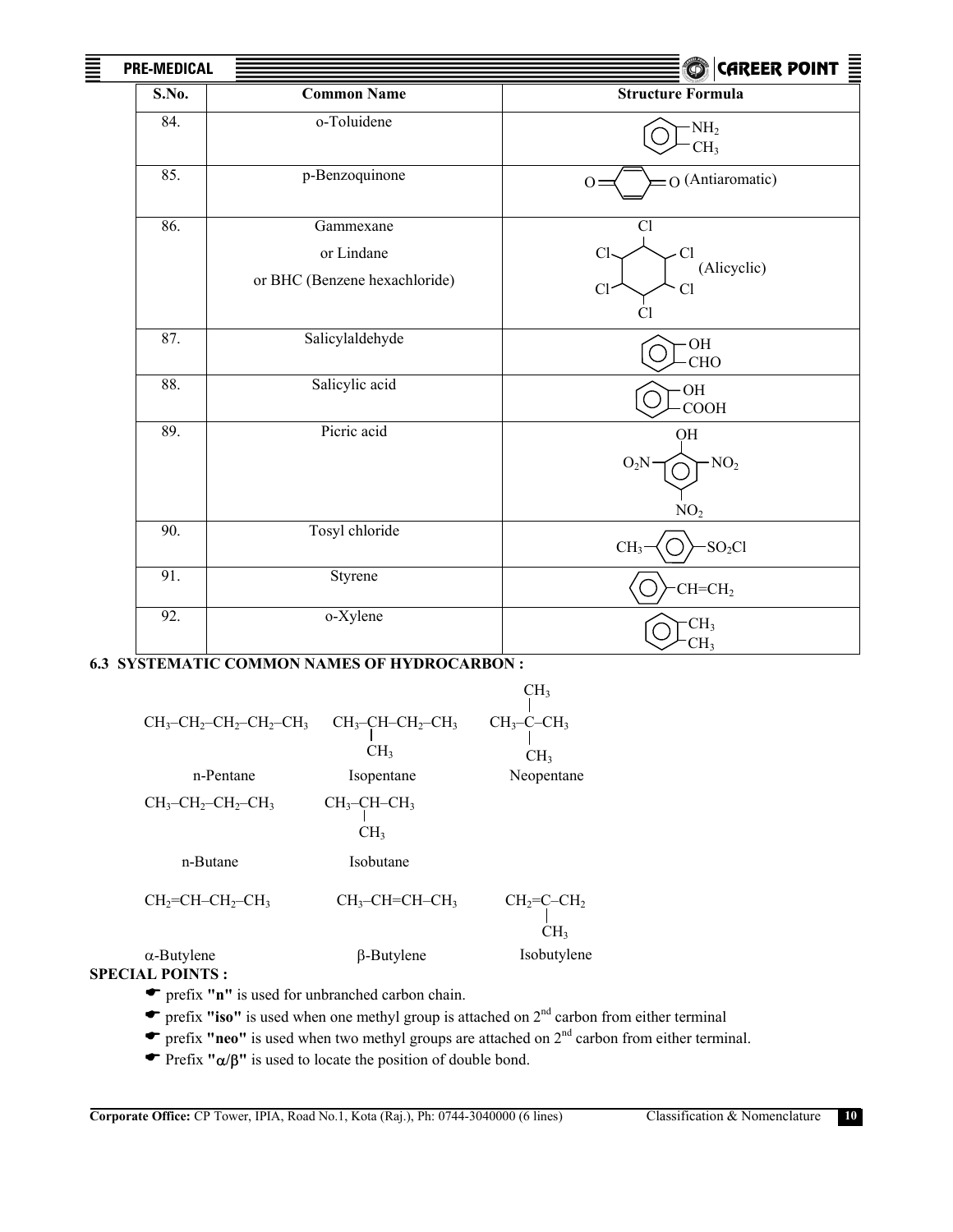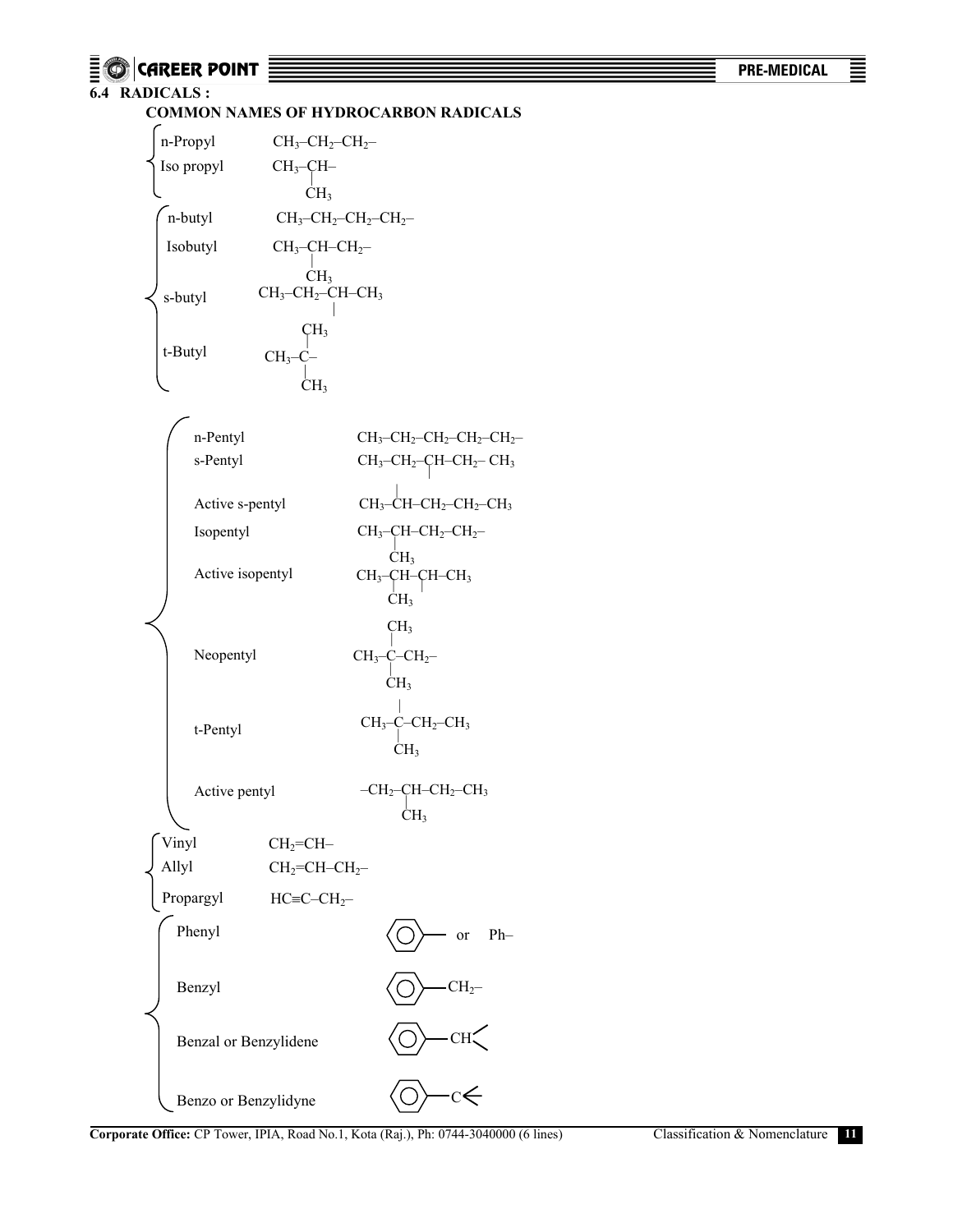## $P$ RE-MEDICAL  $\quad \equiv$   $\qquad \qquad$

## **6.5 COMMON NAMES OF HYDROCARBON DERIVATIVES :**

For systematic common names of these compounds we are dividing whole functional groups in following two systems :

## **6.5.1 SYSTEM - I :**

In this system prefix is decided by hydrocarbon radical (as discussed above) and suffix is given by following table:

| S. No.         | <b>Functional Group</b> | <b>Suffix</b>  |
|----------------|-------------------------|----------------|
| 1              | $-SO3H$                 | sulphonic acid |
| $\overline{2}$ | $-OH$                   | alcohol        |
| $\overline{3}$ | $-SH$                   | thioalcohol    |
| $\overline{4}$ | $-NH_2/MH_-$ / $-N$     | amine          |
| 5              | $-0-$                   | ether          |
| 6              | $-S-$                   | thioether      |
| 7              | $-\mathbf{X}$           | halide         |
| $8\,$          | $C-$                    | ketone         |
| 9              | $-C=N$                  | cyanide        |
| 10             | $-N\equiv C$            | isocyanide     |

 **e.g.** 

- |  $CH<sub>3</sub>-CH<sub>3</sub>$  $CH<sub>3</sub>$
- Isopropyl sulphonic acid

| CH<sub>3</sub> CH3–C–OH | CH<sub>3</sub>

t-Butyl alcohol

 $CH_3$  –CH–CH–CH<sub>3</sub> CH3 |  $\mathrm{NH}_2$ 

Active isopentyl amine or Active isoamyl amine

 $CH_3CH_2$ -N-CH<sub>2</sub>CH<sub>3</sub> | CH<sub>2</sub>CH<sub>3</sub>

 $CH<sub>2</sub> + Br$ 

Benzyl bromide

CH<sub>3</sub>-C-CH–CH<sub>3</sub> ||  $\overline{O}$ | CH3

Isopropyl methyl ketone

 $CH_3$  $OH_2CH_2CH_3$ 

Ethyl methyl ether

CH<sub>3</sub> →

Methyl isocyanide

Triethyl amine

 $CH_2=CH$ <sub>2</sub>– $CH_2$ – $CH_2$ =C $CH$ 



Propargyl vinyl thioether

Benzal (di) cyanide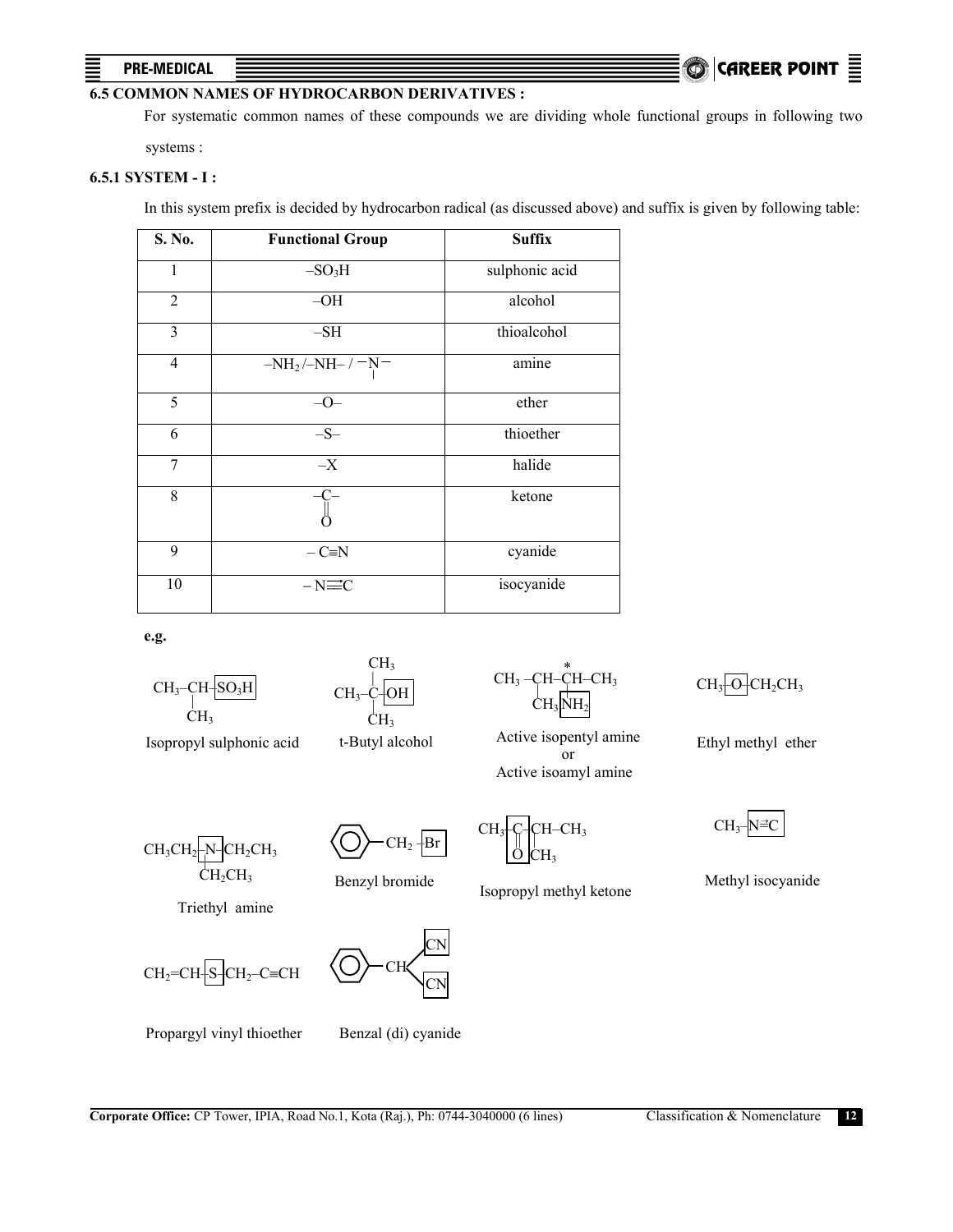## **CAREER POINT <del>. And a series and a series and a series and a series of the MEDICAL**</del>

## **6.5.2 SYSTEM II :**

In this system prefix is decided by total number of carbon atoms in the compound

| If total carbon $\Rightarrow$ | <b>One</b> | $T_{\rm WO}$ | Three   | Four         | Five  |
|-------------------------------|------------|--------------|---------|--------------|-------|
| Prefix $\Rightarrow$          | Form       | Acet         | Propion | <b>Butyr</b> | Valer |

And suffix is given by following table :

| S. No.         | <b>Functional Group</b> | <b>Suffix</b> |
|----------------|-------------------------|---------------|
|                | <b>COOH</b>             | ic acid       |
| $\overline{2}$ |                         | ic anhydride  |
| 3              |                         | Alkyl  oate   |
| 4              | $-COX$                  | yl halide     |
| 5              | $-CONH2$                | amide         |
| 6              | $-CHO$                  | aldehyde      |
| 7              | $-C=N$                  | onitrile      |
| 8              | $-N\equiv C$            | oisonitrile   |

**e.g.** 



Acetic anhydride

Acetic propionic anhydride

## **SPECIAL POINTS :**

• Prefix "Acryl" is used for the compounds which have total three carbon atoms and double bond is on 2<sup>nd</sup> carbon. (only for system II groups)

| e.g $CH_2 = CH-COOH$ | Acrylic acid   |
|----------------------|----------------|
| $CH2 = CH-CHO$       | Acryl aldehyde |
| $CH2=CH-CONH2$       | Acrylamide     |

• Prefix "Croton" is used for the compounds which have total four carbon atoms and double bond is on 2<sup>nd</sup> carbon (only for system II groups)

> Crotonic acid Croton aldehyde Crotonyl chloride

| e.g $CH_3$ -CH = CH-COOH |
|--------------------------|
| $CH_3$ -CH = CH – CHO    |
| $CH_3$ -CH = CH – COCI   |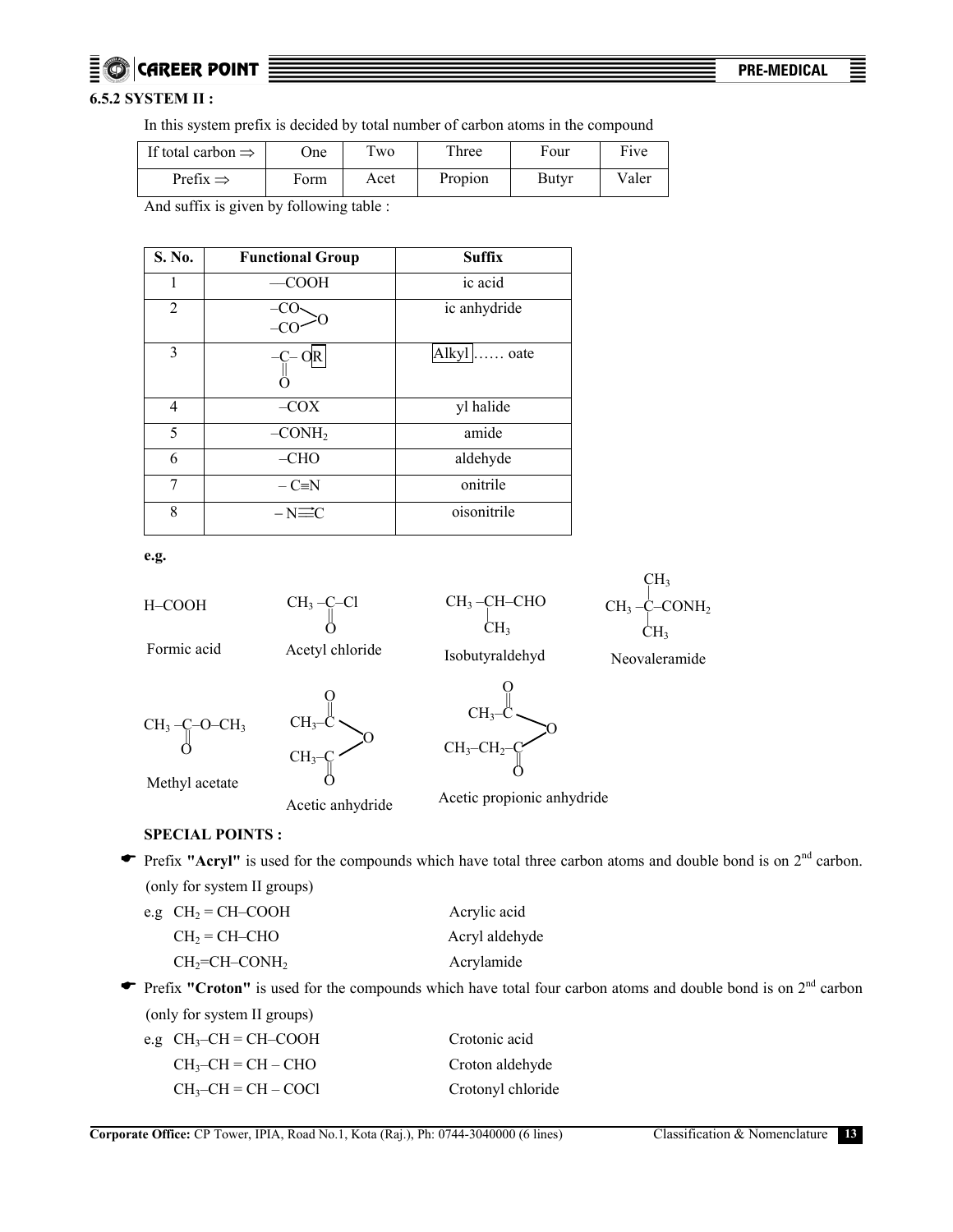

## **7. DERIVED NAME SYSTEM**

 According to this system name of any compound is given according to the representative compound of the homologous series. This system is reserved for following homologous series :

| <b>Series</b>  | <b>Name of Homologous series</b> | <b>Name of Representative</b> | <b>Structure of group</b> |
|----------------|----------------------------------|-------------------------------|---------------------------|
|                |                                  | compound                      |                           |
| $\mathbf{1}$   | Alkane                           | Methane                       |                           |
| $\overline{2}$ | Alkene                           | Ethylene                      | $>\!\!C=\!\!C\!\!<$       |
| 3              | Alkyne                           | Acetylene                     | $-C=$ $C-$                |
| $\overline{4}$ | Alkanol                          | Carbinol                      | -C- OH                    |
| 5.             | Alkanal                          | Acetaldehyde                  | $-C-CHO$                  |
| 6.             | Alkanoic acid                    | Acetic acid                   | $-C$ COOH                 |
| 7.             | Alkanoyl halide                  | Acetyl halide                 | $-C-COX$                  |
| 8.             | Alkanamide                       | Acetamide                     | $-C$ CONH <sub>2</sub>    |
| 9.             | Alkanone                         | Acetone                       |                           |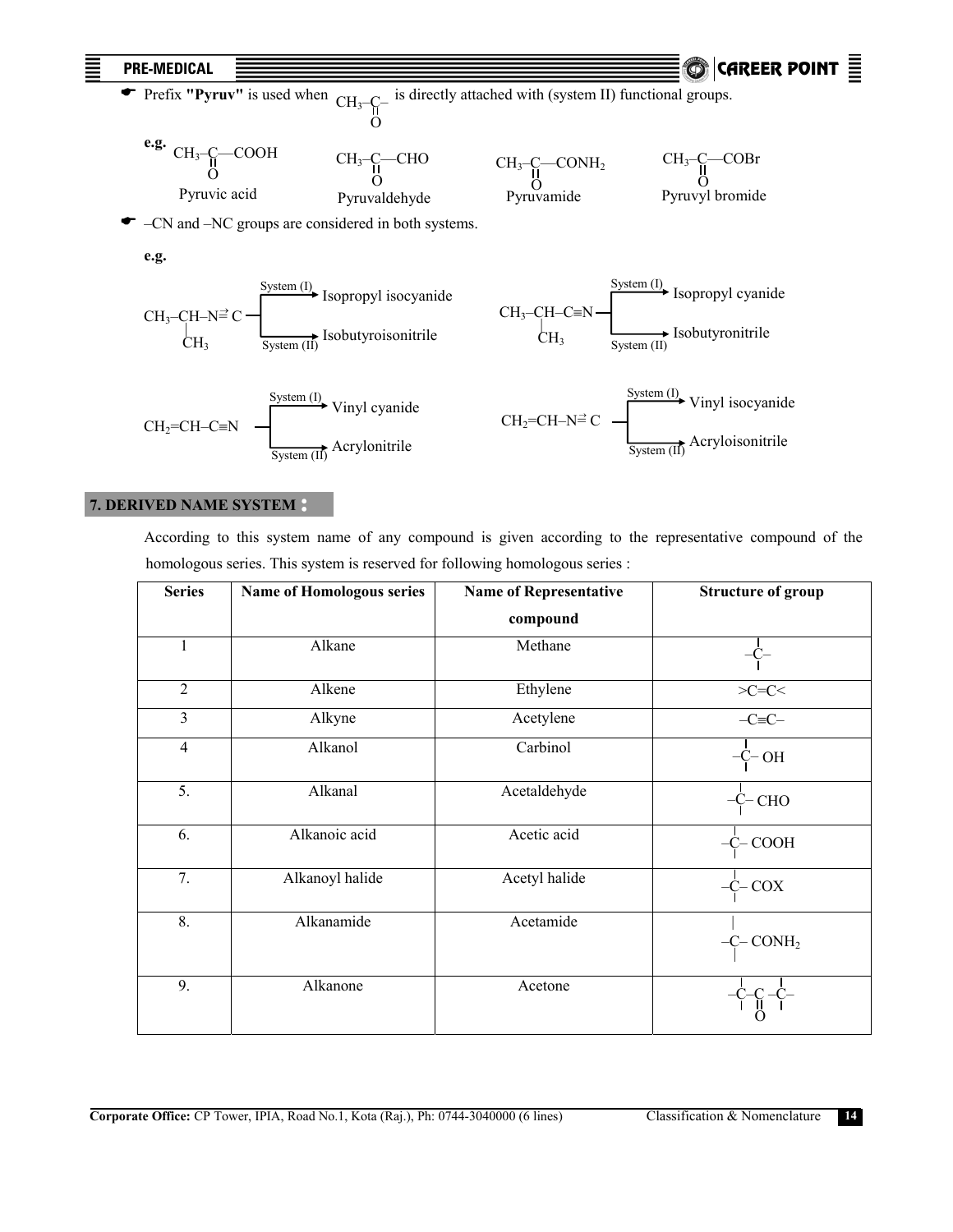



#### **8.2 Rules for IUPAC nomenclature :**

 **Rule – 1 :** Select the longest continuous chain of carbon atoms which have maximum number of substituents, multiple bonds and functional groups.

Priority order : Functional group > Multiple bond (= or  $\equiv$ ) > Substituent

 **Rule – 2 :** Selected principle carbon chain is numbered from the side where substituent or multiple bond or functional group is nearer (lowest possible number):

Priority order : Functional group > Double bond > Triple bond > Substituent e.g. CH3–CH–CH2–COOH CH2 CH3 3 2 1 4 5 3-Methyl pentanoic acid CH3–CH2 –CH2–CH2–CH–CH3 <sup>|</sup> CH2–CH3 2 1 7 6 5 4 3 3-Methyl heptane CH3–CH–C–CH2–CH3 CH2 CH3 || 1 2 3 4 2-Isopropy but-1-ene or 2-Methyl ethyl but-1-ene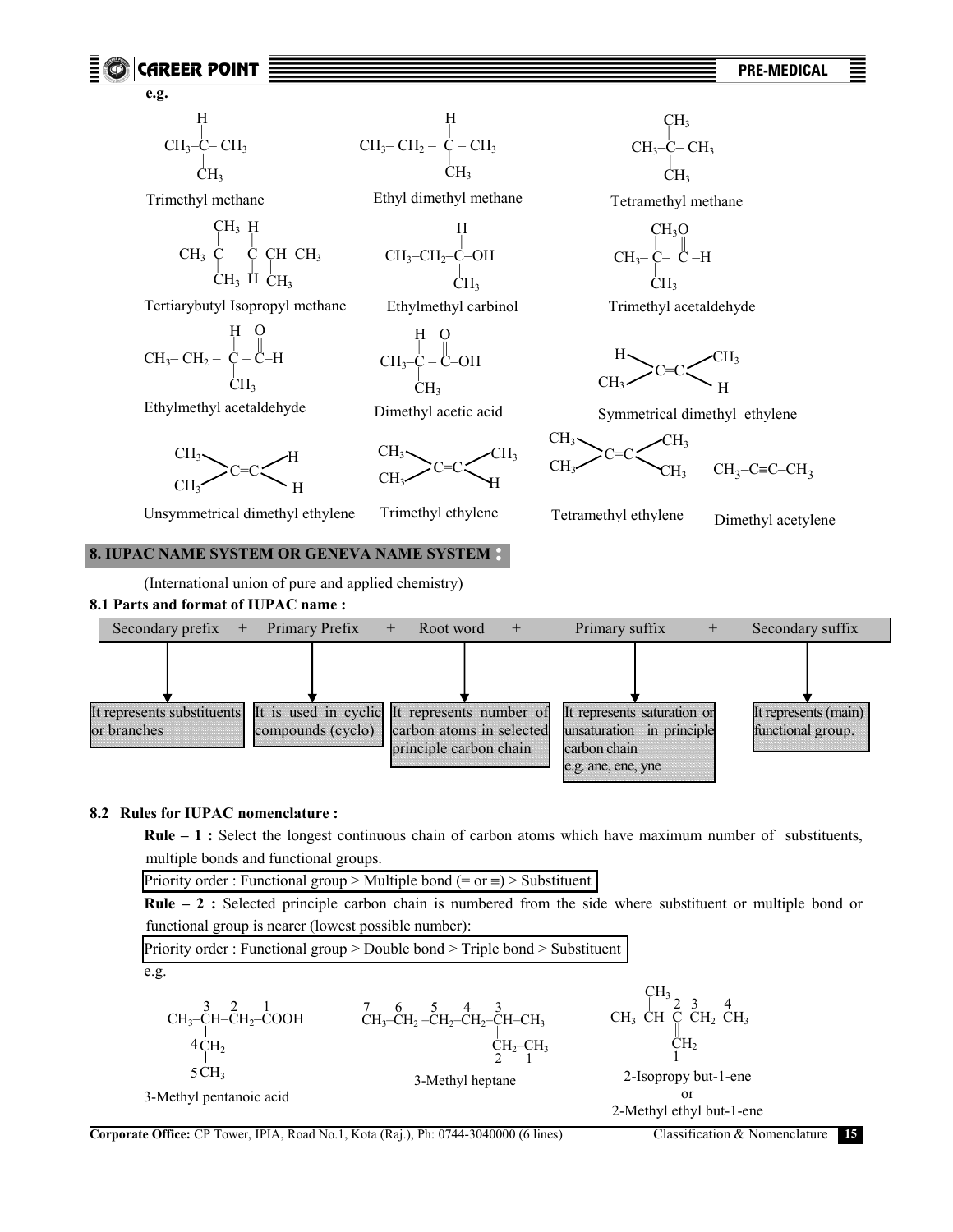## **PRE-MEDICAL** CAREER POINT .

## **SPECIAL POINTS :**

( If the compound contain more than one similar alkyl groups, their positions are indicated separately and an appropriate numerical prefix di, tri, tetra......, is attached to the name of the substituent. The positions of the substituents are separated by commas

**e.g.** 1

2,3 – Dimethyl pentane

 $CH_3$ <sup>-2</sup>CH<sup>-3</sup>CH<sup>-4</sup>CH<sub>2</sub><sup>-5</sup>CH<sub>3</sub> CH<sub>3</sub> CH<sub>3</sub>

 ${}^{1}CH_{3}$ <sup>-2</sup>C<sup>-3</sup>CH<sub>2</sub><sup>-4</sup>CH<sup>-5</sup>CH<sub>3</sub> CH<sub>3</sub>  $CH<sub>3</sub>$   $CH<sub>3</sub>$ 2,2,4- Trimethyl pentane

( If there is different alkyl subsitituents present in the compound, their names are written in the alphabetical order. However, the numerical prefixes such as di, tri etc, are not considered for the alphabetical order. For example ,

$$
\begin{array}{c} C_2H_5 \\ {}^1CH_3\text{--}\!\!{^2}C H\text{--}\!\!{^3}C\text{--}\!\!{^4}C H_2\text{--}\!\!{^5}C H_3 \\ {}^1CH_3 \text{--}\!\!{^1}C H_3 \end{array}
$$

## 3 –Ethyl-2,3-dimethyl pentane

If two different alkyl groups are located at the equivalent positions, then numbering in the carbon chain is done in such a way that the alkyl group which comes first in alphabetic order gets the lower position.

$$
\begin{array}{c} C_2H_5\,CH_3 \\ {}^1C H_3-{}^2CH_2-{}^3CH-{}^4CH-{}^5CH_2-{}^6CH_3 \end{array}
$$

#### 3 –Ethyl-4-methylhexane

If a compound has two or more chain of the same length, then principle chain is selected in such a way that greater number of substituent works as prefix.

$$
{}^{5}CH_{3}^{-4}CH_{2}^{-3}CH-CH_{2}-CH_{3} \\ {}^{2}CH-CH_{3}\\ {}^{1}CH_{3}\\ {}^{1}CH_{3}
$$

#### 3 –Ethyl -2- methyl pentane

In case some functional group (other than C=C and C  $\equiv$  C) is present in molecule, it is indicated by adding secondary suffix after the primary suffix. The terminal 'e' of the primary suffix is generally removed before adding the secondary suffix. The terminal 'e' of the primary suffix is removed if it is followed by a suffix begining with  $a', i', o', u'$  or  $y'$ .

**e.g.** 
$$
4 \quad 3 \quad 2 \quad 1
$$
\n
$$
CH_3-CH-CH-CH_3
$$
\n
$$
CH_3OH
$$
\n
$$
CH_3OH
$$
\n
$$
But-3-enoic acid
$$

3-Methyl butan-2-ol

( **Some of functional group always works as prefix**

|                                 | <b>Functional group</b>        | Prefix name                                                        |
|---------------------------------|--------------------------------|--------------------------------------------------------------------|
|                                 | $- X$                          | Halo                                                               |
|                                 | – OR                           | Alkoxy                                                             |
|                                 |                                | Epoxy                                                              |
|                                 |                                |                                                                    |
|                                 | $-NO2$                         | Nitro                                                              |
|                                 | $-NO$                          | <b>Nitroso</b>                                                     |
| $\mathcal{E}$<br>$\overline{2}$ | $CH3CH2CH2$ -O-CH <sub>3</sub> | 3 <sub>l</sub><br>2<br>$CH_2$ -CH-CH <sub>2</sub> -CH <sub>3</sub> |
|                                 | 1-Methoxy propane              |                                                                    |
|                                 |                                | 1, 2-Epoxy butane                                                  |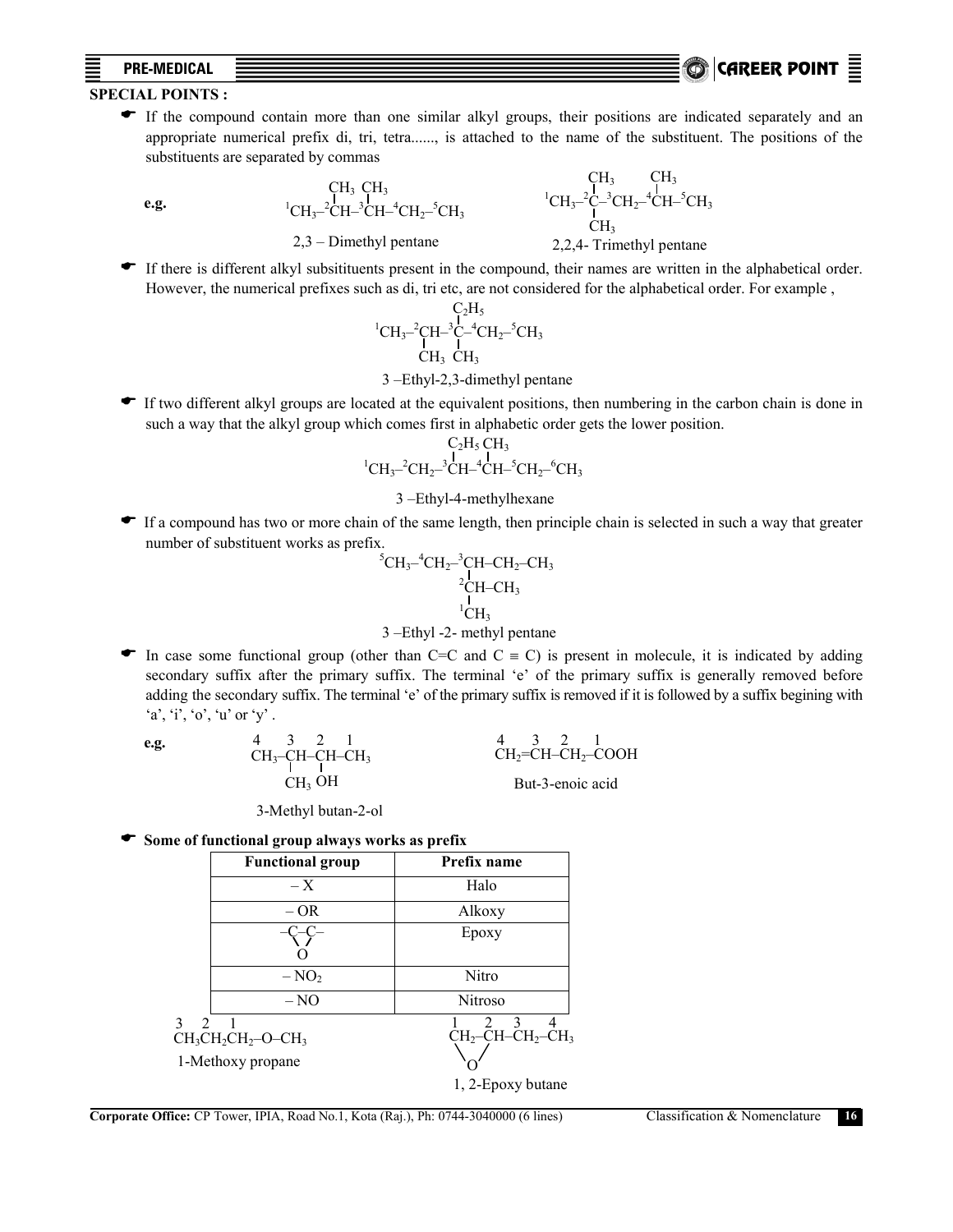$\odot$  career point  $\equiv$  **PRE-MEDICAL**  $\equiv$  **PRE-MEDICAL** 

 $\bar{\Xi}$ 

If the molecule contains more than one dissimilar functional groups, the numbering of the parent chain is done in such a way that the functional group of higher priority gets the lower number. **The order of priority** of various groups for the sake of numbering is given in following table :

| S.No.                   | <b>Functional group</b>                                   | <b>Prefix</b>                                 | <b>Suffix</b>  |
|-------------------------|-----------------------------------------------------------|-----------------------------------------------|----------------|
| $\mathbf{1}$            | $-C-\overline{OH}$<br>O                                   | carboxy                                       | oic acid       |
| $\mathbf{2}$            | $-SO3H$                                                   | sulpho                                        | sulphonic acid |
| $\mathbf{3}$            | $C$ –O– $\overline{C}$ –<br>Ŭ<br>Ö<br>О                   | $\times$                                      | oic anhydride  |
| $\overline{\mathbf{4}}$ | $C$ -O-R<br>Ö                                             | alkoxy carbonyl<br>or carbaloxy               | alkyl  oate    |
| 5                       | $-\overline{C-X}$<br>0                                    | halo formyl<br><sub>or</sub><br>halo carbonyl | oyl halide     |
| 6                       | $\overline{C}$ - $\overline{NH_2}$<br>O                   | carbamoyl<br>or amido                         | amide          |
| $\overline{7}$          | $C \equiv N$                                              | cyano                                         | nitrile        |
| 8                       | $-\mathbf{N} \equiv \mathbf{C}$                           | carbyl amino<br>or isocyano                   | isonitrile     |
| $\overline{9}$          | -H<br>C-<br>  <br>О                                       | formyl<br>or oxo                              | al             |
| 10                      | $-c-$<br>$\ensuremath{\mathsf{II}}$<br>$\dot{\mathbf{O}}$ | keto<br>or oxo                                | one            |
| 11                      | $-OH$                                                     | hydroxy                                       | 0 <sup>1</sup> |
| $\overline{12}$         | $-$ SH                                                    | mercapto                                      | thiol          |
| $\overline{13}$         | $-NH2$                                                    | amino                                         | amine          |
| 14                      | $-0-$                                                     | alkoxy                                        | $\times$       |
| 15                      | $\overline{C} = \overline{C}$                             | $\times$                                      | ene            |
| 16                      | $C \equiv C$                                              | $\times$                                      | yne            |
| 17                      | $-\mathbf{X}$                                             | halo                                          | ×              |
| 18                      | $-NO2$                                                    | nitro                                         | ×              |

**e.g.** 





 $\mathrm{^{3}CH_{2}-^{2}CH_{2}-^{1}COOH}$ | CN

3-Hydroxy-3-methylbutan -2- one

2-keto propanal

3-cyano propanoic acid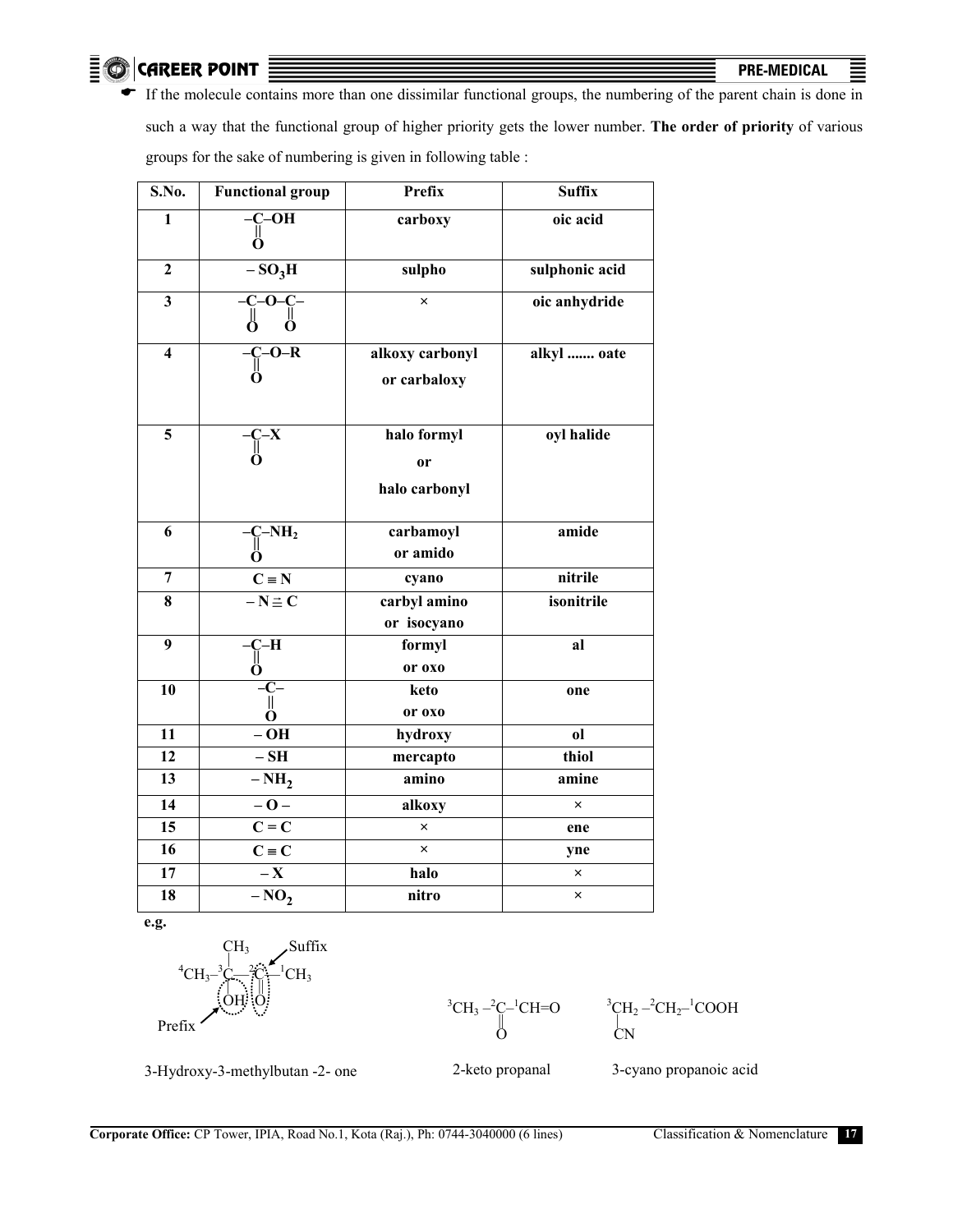## $P$ RE-MEDICAL  $\Box$ **CAREER POINT**

## **8.3 Sometimes a special suffix is used for given functional groups :**

| S.No.          | <b>Functional group</b> | <b>Suffix</b>      |
|----------------|-------------------------|--------------------|
|                | $-COOH$                 | Carboxylic acid    |
| $\overline{2}$ | $-COOR$                 | Alkyl  carboxylate |
| 3              | $-COX$                  | Carbonyl chloride  |
|                | $-CONH2$                | Corboxamide        |
| 5.             | $-CN$                   | Carbonitrile       |
| 6.             | $-NC$                   | Carbo isonitile    |
| 7.             | –CHO                    | Carbaldehyde       |

It is used in acylic compounds when 3 or more functional groups are presents. **e.g.** 

| $CH_2$ – CH – CH <sub>2</sub><br>COOH COOH COOH | $CH_2$ – CH – CH <sub>2</sub> – CH – CH <sub>3</sub><br><b>CHO</b><br>CHO.<br>CHO |
|-------------------------------------------------|-----------------------------------------------------------------------------------|
| Propane $-1,2,3$ , tricarboxylic acid           | Pentane $-1,2,4,$ -tricarbaldehyde                                                |
| <b>CN</b><br>$CH_3-C-CH_2-CH_2$<br>CN.<br>CN.   | $CH_2$ -CH-CH <sub>2</sub><br>$CN$ $CH2CN$<br>CN.                                 |
|                                                 |                                                                                   |



 $\ddot{\Omega}$ 

**-O–CH<sub>2</sub>–CH<sub>3</sub>** 

It is used in cyclic compound when functional group is directly attached to the cycle.

$$
\mathbf{e.g.} \bigg|_{\text{COOH}}
$$

Cyclopropane carboxylic acid Ethyl cyclobutane carboxylate



4-Chloro cyclohexane carbonyl chloride Cyclohexane-1,2,4-tricarbaldehyde



2-Hydroxy benzene carboxylic acid or 2-Hydroxy benzoic acid



CHO

**CHO** 

CHO

3-Amino benzene carboxamide or

3-Amino benzamide

## **8.4 IUPAC NOMENCLATURE ALICYCLIC COMPOUNDS :**

 ( Names of alicyclic compounds are given by putting another prefix 'cyclo' before the root word which depends upon the number of carbon atoms in the ring. The suffixes ane, ene or yne are written depending upon saturation or unsaturation in the ring.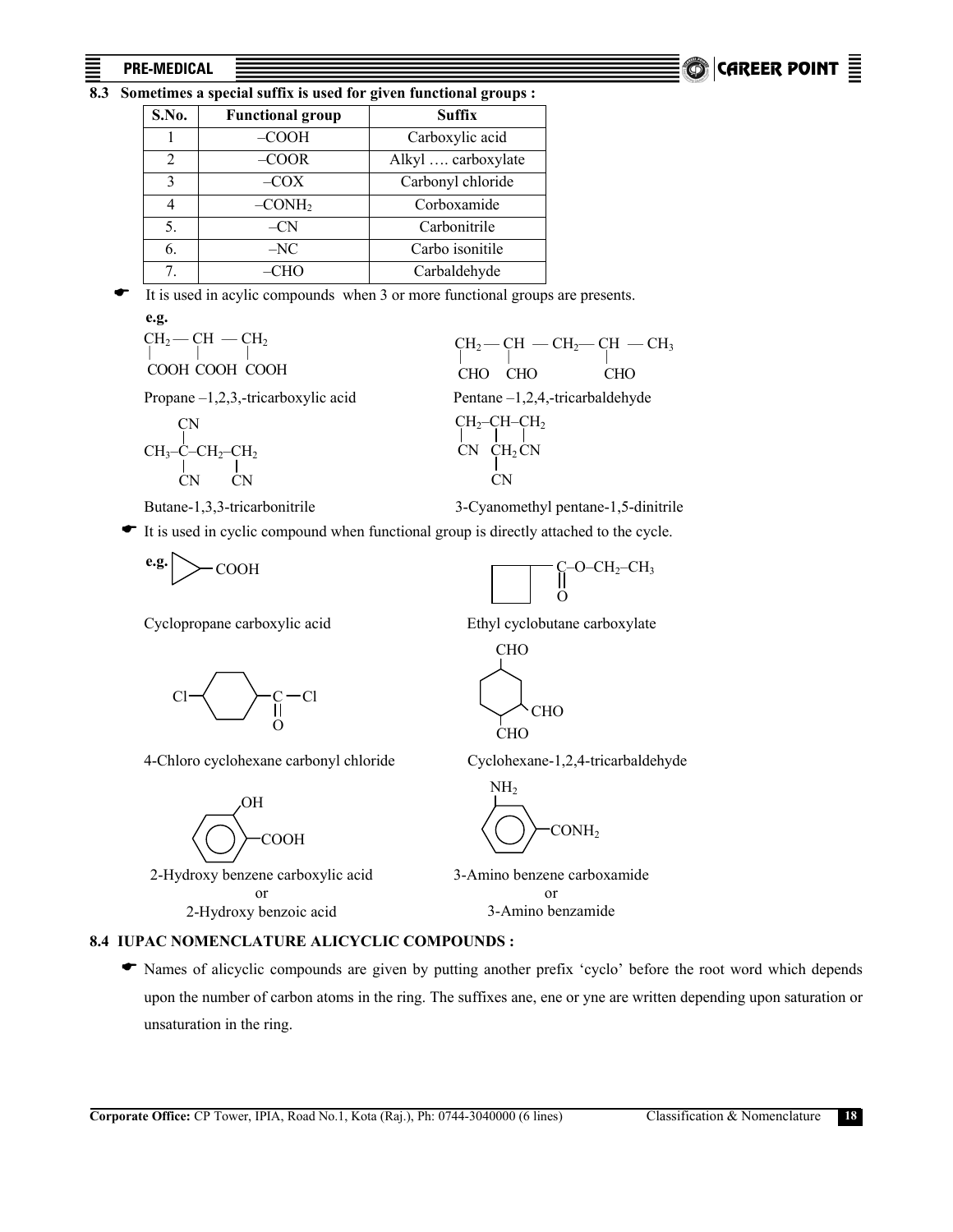



## **8.5. IUPAC NOMENCLATURE OF COMPOUNDS WITH BOND LINE FORMULA**

 In this representation of organic molecules, carbon and hydrogen atoms are not shown and the lines representing carbon – carbon bonds are drawn in zig-zag manner. A single line (–) represents a single bond, two parallel lines  $(=)$  represents a double bond and three parallel lines  $(=)$  represent a triple bond. The only atoms specifically written are those that are neither carbon nor hydrogen bound to carbon. The intersection of lines represent carbon atoms carrying appropriate number of hydrogen atoms.

**e.g.**

 $\begin{bmatrix} 2 & 4 \end{bmatrix}$  $1 \frac{3}{2} \frac{5}{5}$ 

Methylpenta-1,3-diene

1 2 3  $\frac{8}{4}$ 5 6

6-Ethyl-1-methylcyclohexa-1,3-diene

2  $\overline{3}$  $4<sup>1</sup>$ 5  $1\angle$ OH  $\ddot{\rm{O}}$ 

6

2,6-Dimethylhept-2,5-dien-oic acid

4 1 3 5 2

Hexa-1,3,5-triene

 $1\overbrace{ }^{1\overbrace{ }}$  OH  $2^{3}$  $5 - 4$ 

Pent-1-en-3-ol

O Br 4 3  $1'$  1  $\sqrt{5}$ 2

2-Bromopentan-3-one

#### **8.6 IUPAC NOMENCLATUERE OF BRIDGED BICYCLIC HYDROCARBONS**

Saturated bicyclic systems having two or more atoms in common are named by prefixing 'bicyclo' to the name of the cyclic parent hydrocarbon system containing the same total number of carbon atoms in the skeleton. The number of carbon atoms in each of the three bridges, connecting the two tertiary carbon atoms is indicated in parentheses, in descending order and arabic numerals are used to indicate the number of carbon atoms and the numbers are separated by full stops.